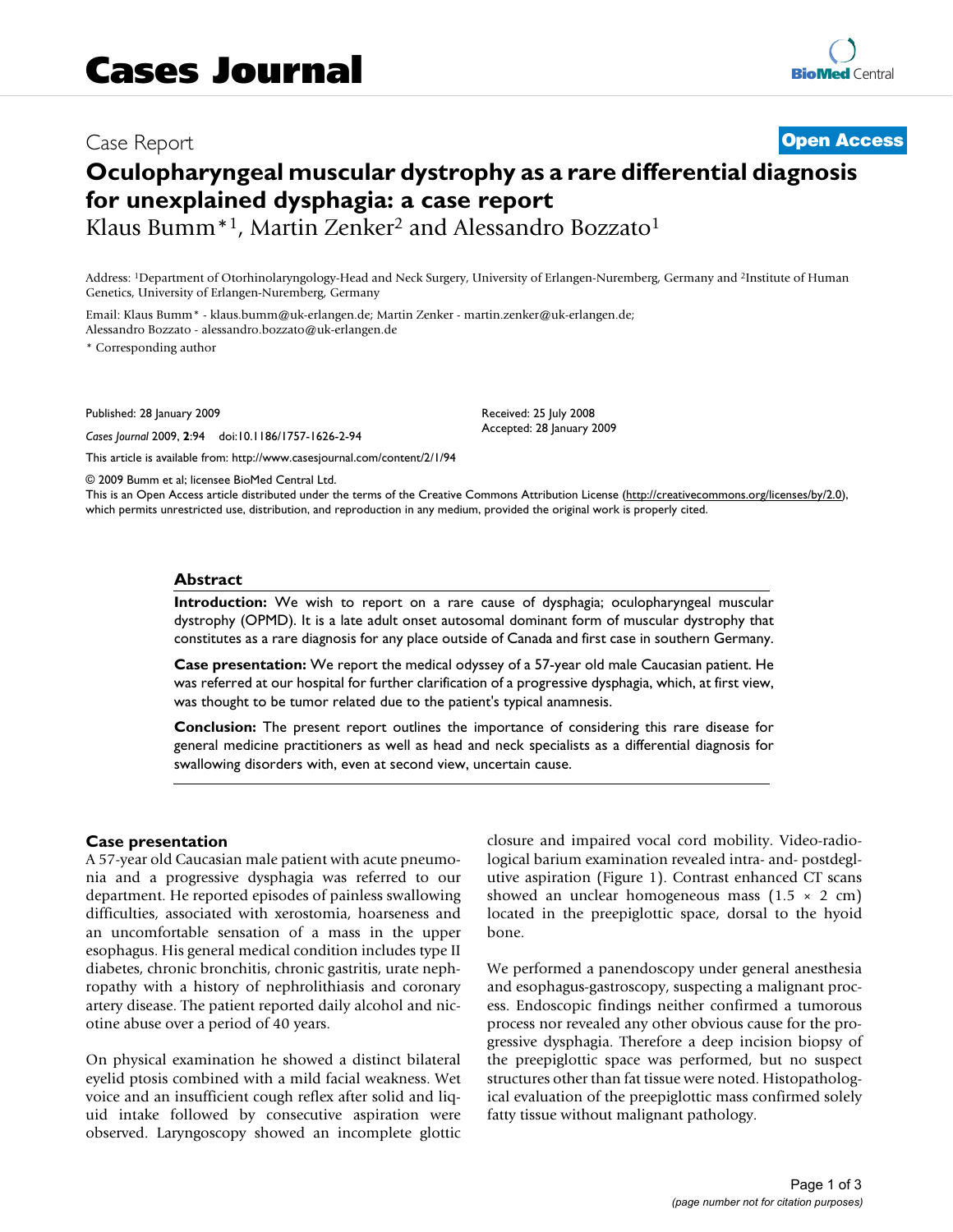

#### Figure 1

**Video-radiological barium examination with intraand- postdeglutive aspiration**. From left to right: Oral phase of the swallowing procedure (left picture), laryngeal phase of the swallowing procedure (middle picture) and prolonged laryngeal/pharyngeal phase (right picture) with aspiration into the larynx and trachea.

Family history revealed that he has eight siblings, four of which developed similar symptoms at around 50 years of age. One brother has only mild dysphagia. Furthermore the patient's father, one paternal uncle, one paternal aunt and her son suffer from dysphagia and eyelid ptosis. (Figure 2) The patient's family is native German without French-Canadian or Jewish roots. The patient underwent bilateral blepharoplasty surgery to correct eyelid ptosis one year ago.

Considering the family history of swallowing disorders, we suspected a hereditary cause of the dysphagia and initiated genetic counseling. DNA testing revealed a heterozygous (GCG)10 expansion of the (GCG)-mini-repeat, located in exon 1 of the poly(A) binding protein, nuclear 1gene (PABPN1), thus verifying oculopharyngeal muscular dystrophy (Figure 3).

After the diagnosis was confirmed and therapeutic options were discussed, the patient refused a cricopharyngeal myotomy. Therefore a percutaneous endoscopic gastrostomy (PEG) placement was carried out to improve the overall nutritional situation. After a period of five months, he reported on unsteady functional improvements of his swallowing. Other neurological functions remained unchanged. The PEG probe was left in place since sufficient oral deglutition did not occur.



# **Figure 2**

**Pedigree of the patient (marked by arrow) indicating autosomal-dominant transmission of OPMD**. One 69 year old brother (marked by a question mark) of the index patient was reported to have only mild dysphagia without eyelid ptosis which may reflect mild expression of the disease or even chance association. The affection status of the paternal grandmother (marked by a question mark) is unclear because she died already at the age of 36 years.

# **Discussion and conclusion**

Patients suffering from multiple ailments are common in ENT hospitals and many exhibit dysphagia at some point. Especially in patients with long periods of alcohol and nicotine abuse, dysphagia is mostly related to malignant processes of the hypopharynx, larynx or esophagus. This patients underwent a series of hospitalizations simply because physicians would not think of a disease as rare as OPMD as a cause for dysphagia in Germany.

Most cases and families suffering from OPMD are located in Canada [1] among the Bukhara Jewish community [2] originating from Uzbekistan. For any place other than Canada, where the largest cluster of OPMD cases is found in the Province of Quebec (incidence 1:1000), this disease is uncommon and almost always unfamiliar to head and neck specialists or neurologists. OPMD was first described in 1915 and in 1962 it was referred to as OPMD. Recent studies were able to show that OPMD cases in Canada can be traced back to a small group of French immigrants [3]. To date OPMD has been reported in over 20 countries with an incidence so low; it has not yet been appraised [3,4].